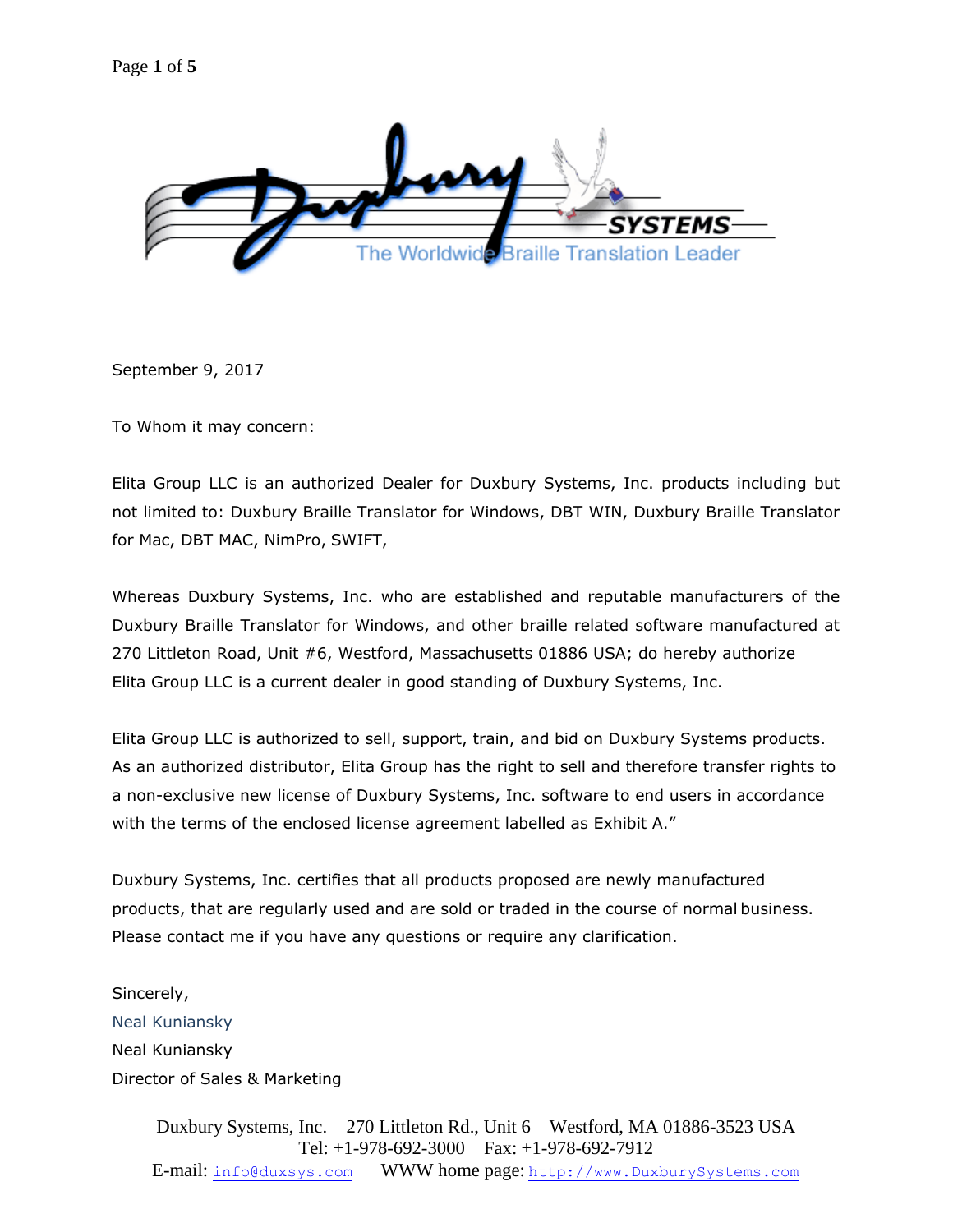### Exhibit А **End User License Agreement (EULA)**

# **This EULA is from DBT WIN 12.1 as of 22 August 2017.**

IMPORTANT Read this carefully before using this product. This End-User License Agreement ("EULA") is a legal agreement between you (either an individual or a single organization) and Duxbury Systems, Inc. ("Duxbury") for the Duxbury software program that accompanies this EULA ("Software"), which includes any associated media such as CDs and documentation. An amendment or addendum to this EULA may accompany the Software. You agree to be bound by all terms of this EULA by installing, copying, or using the Software. If you do not agree, do not install, copy, or use the Software; you may return it to your place of purchase for a full refund within ninety (90) days of purchase.

### **Ownership of the Software**

1. The Software is owned by Duxbury and is protected by United States copyright laws, by laws of other nations, and by international treaties. Duxbury retains ownership and all rights not expressly granted to you by this EULA. The software may include materials developed by third parties, which retain the copyright on those materials.

#### **Grant of License**

2. Duxbury grants to you the right to install and use the Software according to the class of license, as follows:2a. Single-user license Duxbury grants to you the right for one natural person, on one computer, to use the Software at any one time. You may install the Software on up to two (2) computers, and at different times different people may use the Software, but at any one time only one natural person may be using the Software, on one computer. If any computer on which the software is installed is connected to the Internet or any other network that permits any form of automatic access to the Software's functions, it must not be configured so as to allow such access by the general public or in any event by more than five (5) distinct natural persons, in total, during any 24-hour period. 2b. Multiple-user (organizational) license Duxbury grants to you, the licensee organization, the right for the designated number of natural persons to use the Software at any one time. Such use must be substantially for the purposes of your organization. You may install the Software on multiple computers, but only up to the designated number of users; in no event may the Software be in use by more than the designated number of natural persons, nor on more than that same number of computers, at any one time. If any computer on which the software is installed is connected to the Internet or any other network that permits any form of automatic access to the Software's functions, it must not be configured so as to allow such access by the general public or in any event by more than twice the designated number of distinct natural persons, in total, during any 24-hour period.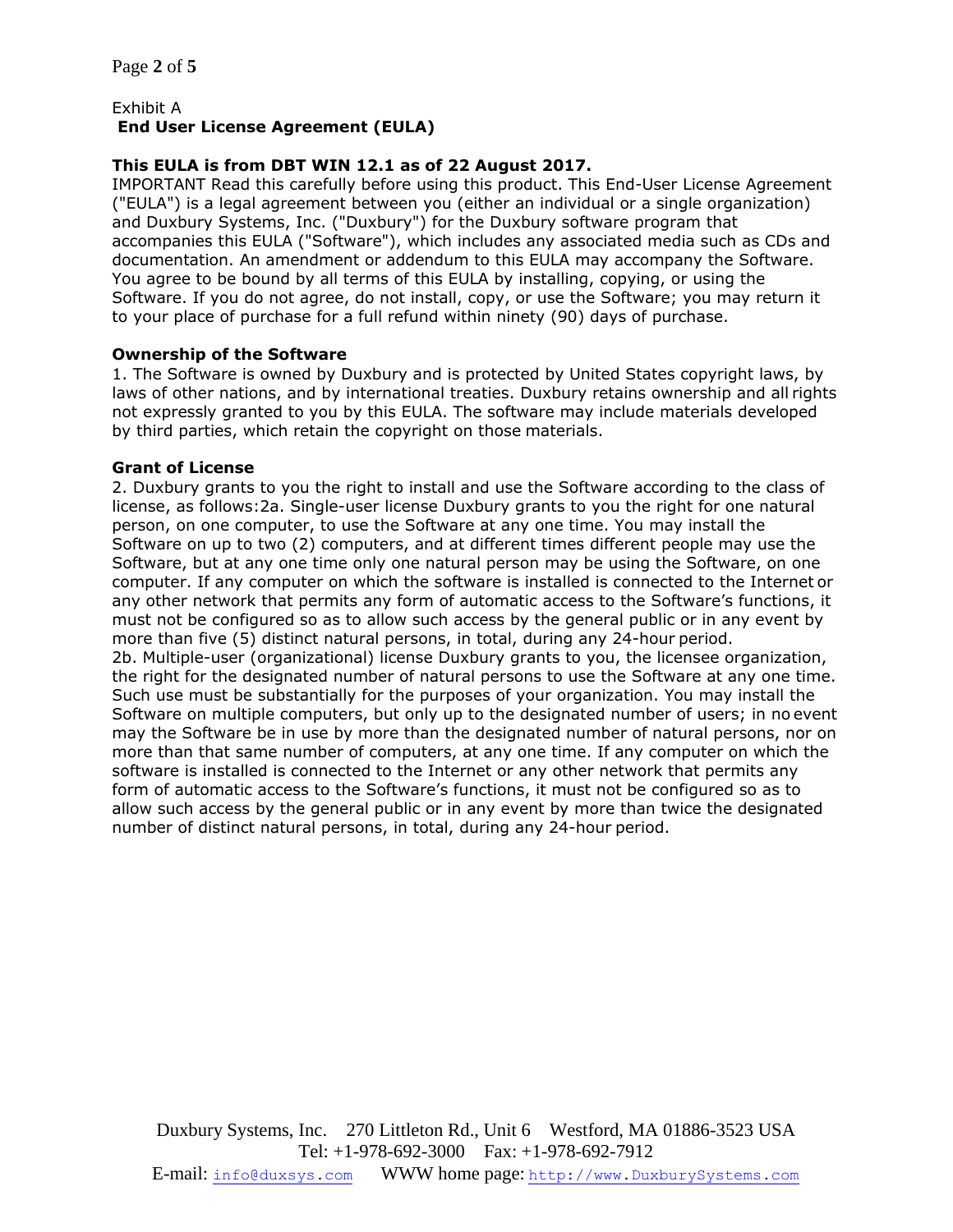## **Restrictions on Use and Transfer**

3. You may not copy the Software or any part, except for the installations within the grant of license, except for one (1) additional copy solely for backup or archival purposes, and except for specific third-party materials which may be copied and distributed as specified above and additionally more broadly if the author's terms are followed. A list of these thirdparty materials, with the authors' copyright statements and specific copying permissions is provided in the file Copying.chm, which can be viewed after installation.

4. You may permanently transfer the license to use the Software and accompanying materials (including the most recent update and all prior versions) if you retain no copies and the transferee agrees to be bound by this EULA. Such a transfer terminates your license. You may not rent or lease the Software or otherwise transfer or assign the right to use the Software. You must notify Duxbury in writing of the transfer and identify the transferee, who must also accept this EULA. If any of these requirements are not metthen the transfer shall be deemed null and void.

5. You may not reverse engineer, decompile, or disassemble the Software.

6. Mandatory registration and activation: There are technological measures in the Software that are designed to assist both Duxbury and you to keep usage of the Software within the terms of this EULA. You may not be able to exercise your usage rights after a certain period of time unless you register and activate your copy of the software in the manner described during the launch sequence. You may also need to reactivate the software if you modify your computer hardware or move the software to another computer. Duxbury and its successors will use registration and activation data only in the normal course of business with you directly or through dealers, and will not disclose such data to other parties except as required by courts or agencies of law enforcement.

7. This EULA applies to updates, supplements, or additional components or services of the Software that Duxbury may provide to you or make available to you after you obtain your initial copy of the Software, unless they are accompanied by separate terms.

8. To use Software identified as an upgrade, you must first be licensed for the software identified by Duxbury as eligible for the upgrade. After installing the upgrade, you may no longer use the original software that formed the basis for your upgrade eligibility, except as part of the upgraded software.

# **Limited Warranty**

9. Duxbury warrants that the Software will perform substantially in accordance with the accompanying documentation for a period of 90 days from the date of your receipt of the Software. Any implied warranties on the Software are limited to 90 days. Some jurisdictions do not allow limitations on duration of an implied warranty, so the above limitation may not apply to you.

10. Duxbury disclaims all other warranties, either express or implied, including but not limited to implied warranties of merchantability, fitness for a particular purpose, and noninfringement, with respect to the software and the accompanying written materials. This limited warranty gives you specific legal rights. You may have others, which vary from jurisdiction to jurisdiction.

Duxbury Systems, Inc. 270 Littleton Rd., Unit 6 Westford, MA 01886-3523 USA Tel: +1-978-692-3000 Fax: +1-978-692-7912 E-mail: [info@duxsys.com](mailto:info@duxsys.com) WWW home page: [http://www.DuxburySystems.com](http://www.duxburysystems.com/)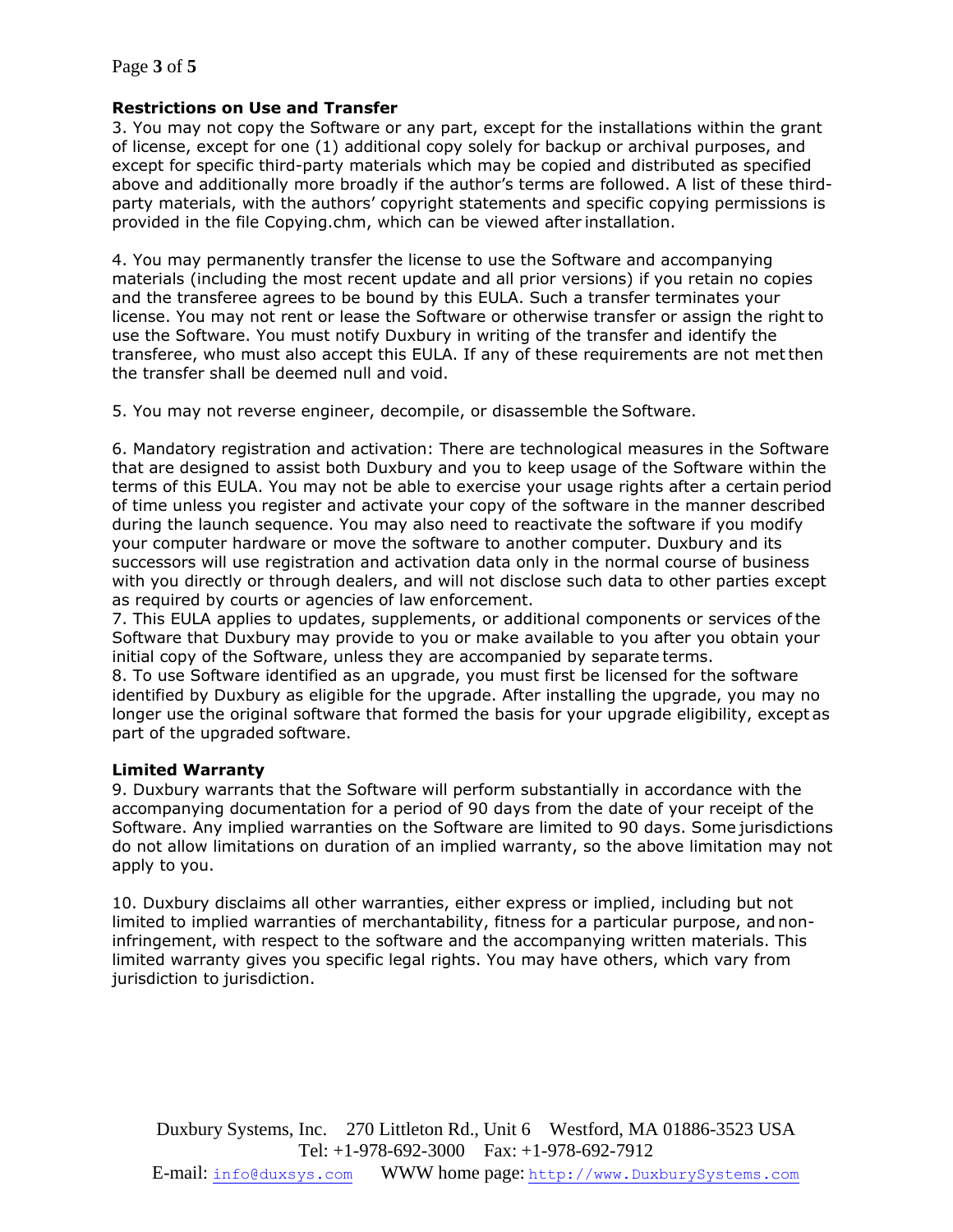11. Duxbury's entire liability and your exclusive remedy shall be, at Duxbury's choice, either (a) return of the price paid or (b) replacement of the Software. Any replacement Software will be warranted for the remainder of the original warranty period or 30 days, whichever is longer.

12. This Limited Warranty is void if failure of the Software has resulted from modification, accident, abuse, or misapplication.

13. Conversion between print and braille is not an exact science in most circumstances, and all software is likely to contain faults despite careful preparation. You therefore understand that the output of a fully automatic conversion cannot be assumed to be correct, and that it is your responsibility to undertake whatever measures, such as proofreading by a qualified person, that may be appropriate to assure the quality of output that is necessary in a given situation. In no event will Duxbury be liable to you for damages, including any loss of profits, lost savings, or other incidental or consequential damages arising out of your use or inability to use the software. Because some jurisdictions do not allow the exclusion or limitation of liability for consequential or incidental damages, the above limitation may not apply to you.

14. Third-party material is included with additional restrictions of warranty and damage claims against the original authors and contributors other than Duxbury Systems, Inc. The file Copying.chm, which is installed with the Software, explains which of the following two restrictions applies to each piece of third-party material:

THE SOFTWARE IS PROVIDED "AS IS", WITHOUT WARRANTY OF ANY KIND, EXPRESS OR IMPLIED, INCLUDING BUT NOT LIMITED TO THE WARRANTIES OF MERCHANTABILITY, FITNESS FOR A PARTICULAR PURPOSE AND NONINFRINGEMENT. IN NO EVENT SHALL THE AUTHORS [INCLUDING DANIEL VEILLARD] BE LIABLE FOR ANY CLAIM, DAMAGES OR OTHER LIABILITY, WHETHER IN AN ACTION OF CONTRACT, TORT OR OTHERWISE,ARISING FROM, OUT OF OR IN CONNECTION WITH THE SOFTWARE OR THE USE OR OTHER DEALINGS IN THE SOFTWARE.

And:

THIS SOFTWARE IS PROVIDED "AS IS" AND WITHOUT ANY EXPRESS OR IMPLIED WARRANTIES, INCLUDING, WITHOUT LIMITATION, THE IMPLIED WARRANTIES OF MERCHANTABILITY AND FITNESS FOR A PARTICULAR PURPOSE. THE AUTHORS AND CONTRIBUTORS ACCEPT NO RESPONSIBILITY IN ANY CONCEIVABLE MANNER.

### **Other Terms**

15. This Agreement is governed by the laws of the Commonwealth of Massachusetts, USA. Venue for any disputes arising out of this agreement shall be the courts of said Commonwealth of Massachusetts.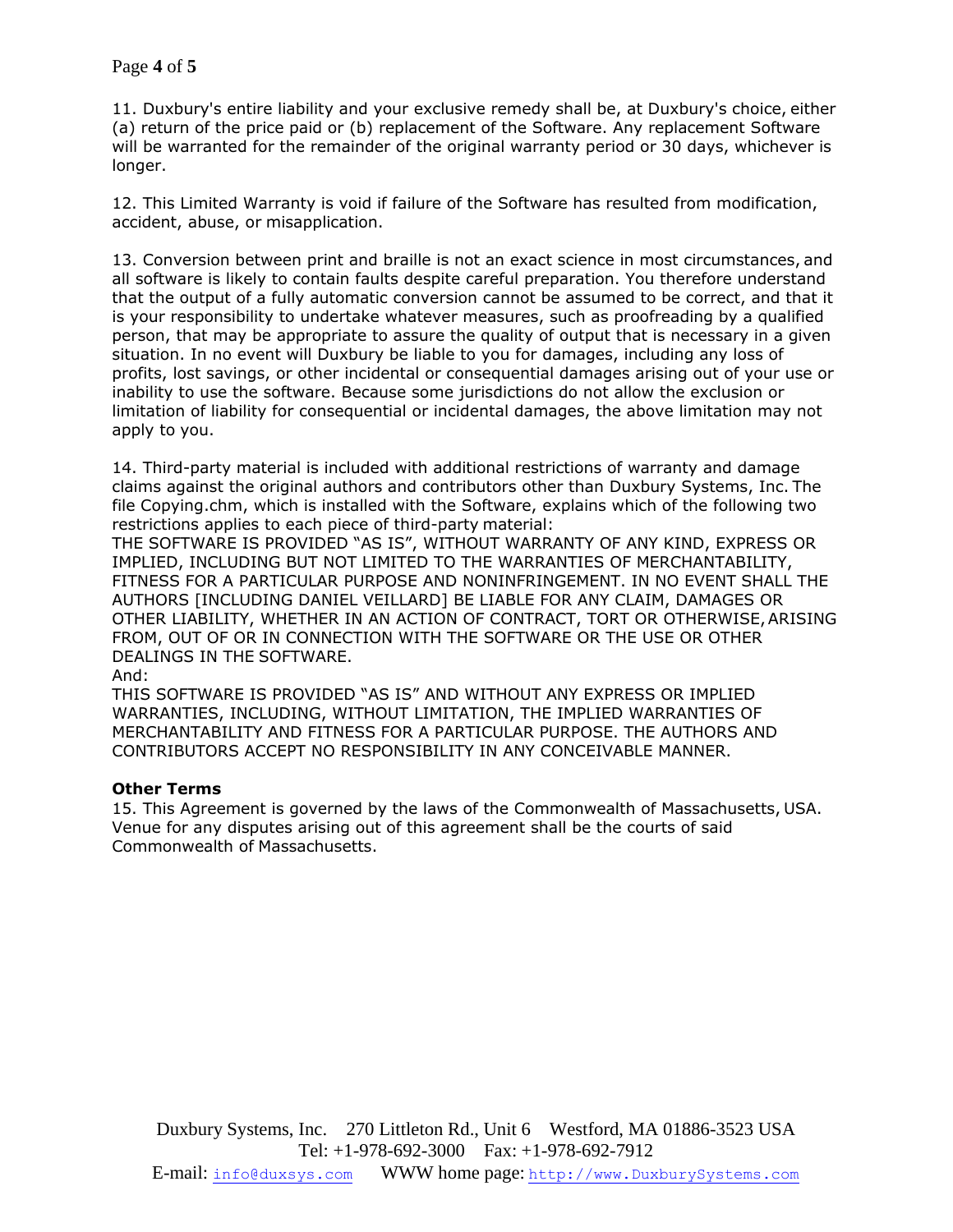16. This EULA (including any addendum or amendment to this EULA included with the Software) is the entire agreement between you and Duxbury relating to the Software. If any provision of this EULA is held to be void, invalid, unenforceable or illegal, the other provisions shall continue in full force and effect.

17. If you have any questions concerning this Agreement or wish to contact Duxbury for any reason, please write Duxbury Systems, Inc., 270 Littleton Road, Unit 6, Westford, MA 01886 USA or call 1-978-692-3000.

18. U.S. Government Restricted Rights The Software and documentation are provided with Restricted Rights. Use, duplication, or disclosure by the Government is subject to restrictions set forth in subparagraph  $(c)(1)$  of The Rights in Technical Data and Computer Software clause at DFARS 252.227-7013 or subparagraphs  $(c)(1)(ii)$  and  $(2)$  of Commercial Computer Software - Restricted Rights at 48 CFR 52.227-19, as applicable. Supplier is Duxbury Systems, Inc., 270 Littleton Road, Unit 6, Westford, MA 01886.

19. The authors and contributors of third-party materials included in the Software have in cases disallowed that Duxbury Systems, Inc., and you in turn, should use their names in advertising and promotions. Restrictions apropos to each third-party component are described within the Copying.chm, which is installed with the Software. You must review the restrictions within Copying.chm before using the name of an author or contributor of thirdparty material included with this Software in materials intended for advertising this Software or for promoting the sale, use, or other dealings with it.

20. The parties hereto confirm their express wish that this contract, as well as all other documents related hereto, including notices, be drawn up in the English language only and declare themselves satisfied therewith. Les parties aux présentes confirment leur volonté expresse de voir la présente convention de même que tous les documents, y compris tous avis, si rattachant rédigés en langue anglaise seulement et s'endéclarent satisfaits.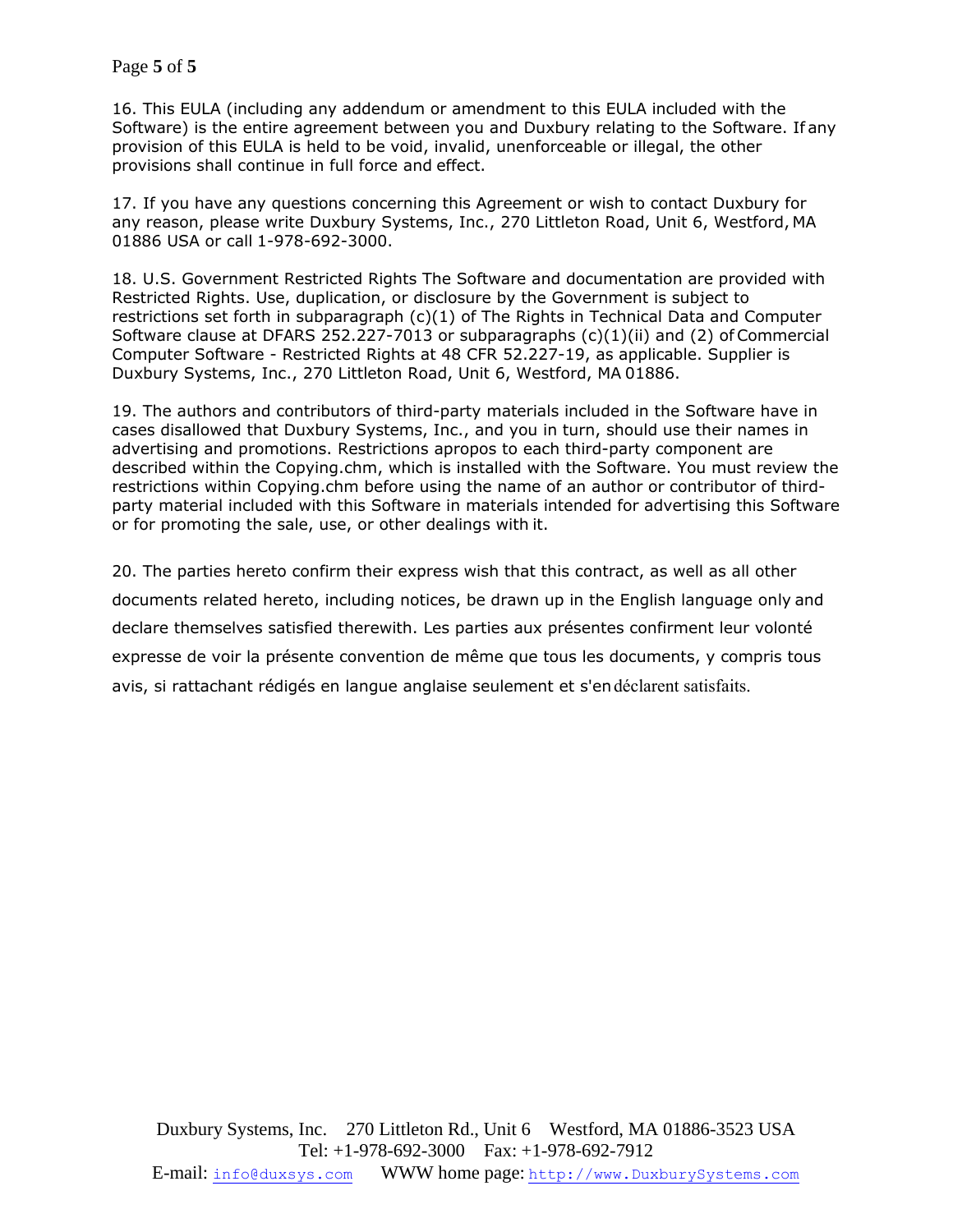### **ПЕРЕВОД**

9 сентября 2017

Для предъявления по месту требования:

ОО «Элита Групп» является уполномоченным дистрибьютором продуктов Duxbury Systems, Inc., включая, но не ограничиваясь: Duxbury Braille Translator для Windows, DBT WIN, Duxbury Braille Translator для Mac, DBT MAC, NimPro, SWIFT,

Принимая во внимание, что Duxbury Systems, Inc., являясь установленным и авторитетным производителем Duxbury Braille Translator для Windows и другого программного обеспечения для обработки Брайля, произведённого по адресу 270 Littleton Road, Unit #6, Westford, Massachusetts 01 886 США; настоящим удостоверяет, что Элита Групп является текущим дистрибьютором Duxbury Systems, Inc. в надлежащем статусе.

ООО «Элита Групп» имеет право продавать продукцию Duxbury Systems, оказывать по ним поддержку, проводить обучение и принимать участие в торгах. Как уполномоченный дистрибьютор, «Элита Групп» имеет право продавать, а, следовательно, передавать права на неисключительную новую лицензию программного обеспечения Duxbury Systems, inc. конечным пользователям в соответствии с условиями прилагаемого лицензионного соглашения, обозначенного как Приложение A.

Duxbury Systems, Inc. подтверждает, что все предлагаемые продукты являются актуальными выпускаемыми продуктами, которые регулярно используются и продаются в ходе обычной деятельности.

Если у вас есть какие-либо вопросы или требуется какое-либо разъяснение, пожалуйста, свяжитесь со мной.

С уважением,

Нил Кунянский Директор отдела продаж и маркетинга Duxbury Systems, Inc. 270 Littleton Rd., Unit 6 Westford, MA 01886-3523 США Телефон: +1-978-692-3000 Факс: +1-978-692-7912 Электронная почта: [info@duxsys.com](mailto:info@duxsys.com) Web-сайт: [http://www.DuxburySystems.com](http://www.duxburysystems.com/)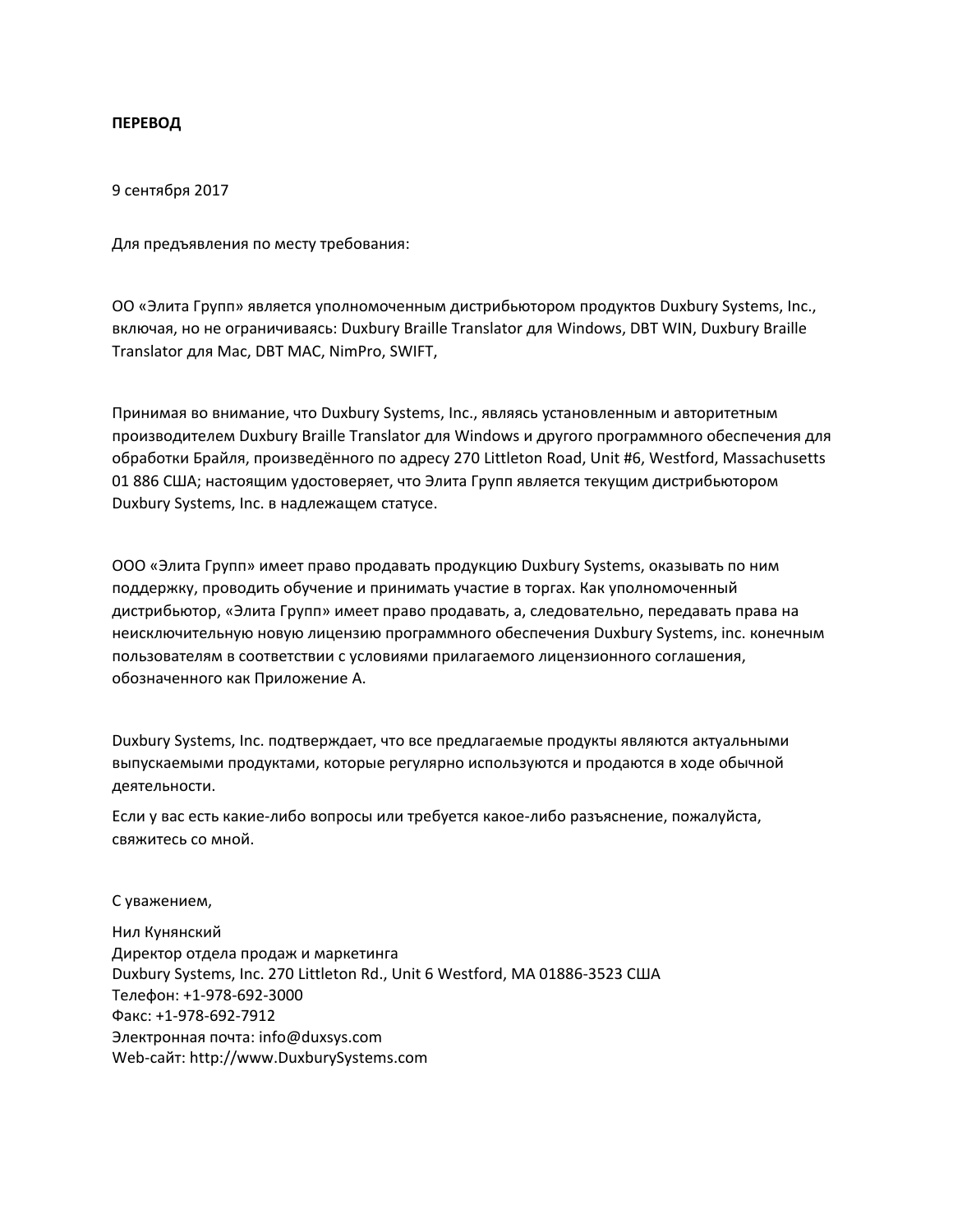# **Приложение А**

# **Лицензионное соглашение с конечным пользователем**

# **Соглашение DBT WIN 12.1 от 22 августа 2017г.**

ВАЖНО: Прочтите это внимательно перед использованием этого продукта. Это лицензионное соглашение с конечным пользователем («Соглашение») является юридическим соглашением между вами (как отдельным лицом, так и организацией) и Duxbury Systems, Inc. («Duxbury») для программного обеспечения Duxbury, которое сопровождает это лицензионное соглашение («Программное обеспечение»), которое включает любые связанные с ним носители, такие как компакт-диски и документацию. Программное обеспечение могут сопровождать поправки или дополнения к настоящему Соглашению. Вы соглашаетесь соблюдать все условия настоящего Соглашения, устанавливая, копируя или используя Программное обеспечение. Если вы не согласны, не устанавливайте, не копируйте и не используйте Программное обеспечение; вы можете вернуть его по месту приобретения с полным возвратом средств в течение 90 (девяноста) дней с момента приобретения.

## **Право собственности на программное обеспечение**

1. Программное обеспечение принадлежит Duxbury и защищено законами об авторском праве Соединённых Штатов, законами других стран и международными договорами. Duxbury сохраняет право собственности и все права, прямо не предоставленные вам настоящим Соглашением. Программное обеспечение может включать материалы, разработанные третьими лицами, которые сохраняют авторское право на эти материалы.

# **Предоставление лицензии**

2. Duxbury предоставляет вам право устанавливать и использовать Программное обеспечение в соответствии с классом лицензии.

2a. Однопользовательская лицензия Duxbury предоставляет вам право использовать Программное обеспечение в любое время одному физическому лицу на одном компьютере. Вы можете установить Программное обеспечение на 2 (двух) компьютерах, и в разное время разные пользователи могут использовать Программное обеспечение, но в любой момент только одно физическое лицо на одном компьютере может использовать его. Если какой-либо компьютер, на котором установлено программное обеспечение, подключён к Интернету или любой другой сети, которая разрешает любую форму автоматического доступа к функциям Программного обеспечения, он должен быть настроен так, чтобы не разрешить такой доступ широкой публике и в любом случае давать доступ не более 5 (пяти) отдельным физическим лицам, в общей сложности, в течение любого 24-часового периода.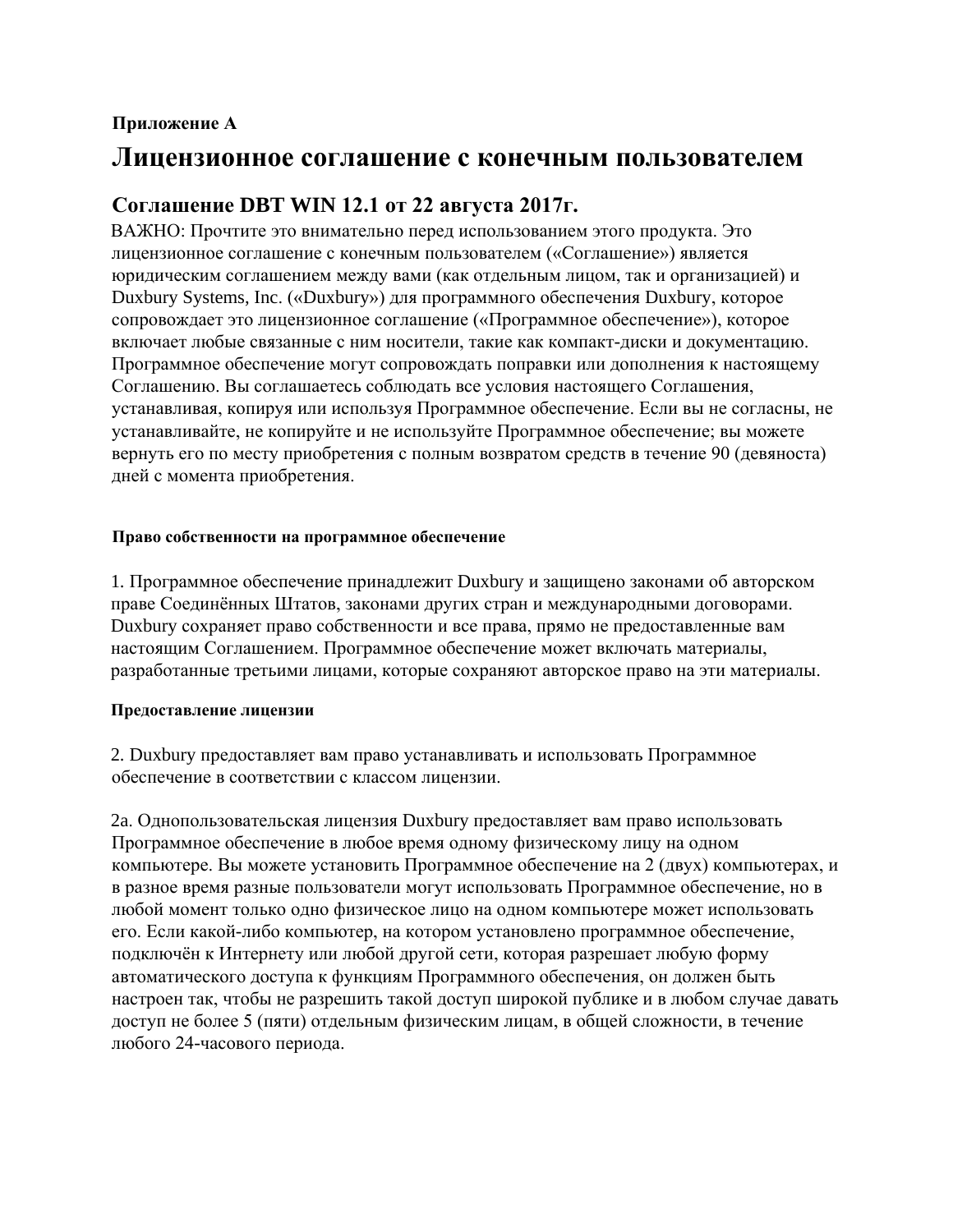2b. Многопользовательская (для организаций) лицензия Duxbury предоставляет вам, организации-лицензиату, право на использование Программного обеспечения в любое время определённым количеством физических лиц. Такое использование должно осуществляться для целей вашей организации. Вы можете установить Программное обеспечение на нескольких компьютерах, но только для указанного количества пользователей. Ни в коем случае Программное обеспечение не может использоваться более, чем определённым количеством физических лиц и для не более одного и того же количества компьютеров в любой момент времени. Если какой-либо компьютер, на котором установлено программное обеспечение, подключён к Интернету или любой другой сети, которая разрешает любую форму автоматического доступа к функциям Программного обеспечения, он должен быть настроен так, чтобы не разрешить такой доступ широкой публике и в любом случае давать доступ не более чем в два раза большему от назначенного количества отдельных физических лиц, в общей сложности, в течение любого 24-часового периода.

## **Ограничения на использование и передачу**

- 3. В рамках предоставленной лицензии вы не можете копировать Программное обеспечение или любую его часть, кроме установки, за исключением 1 (одной) дополнительной копии исключительно для резервного копирования или архивирования, за исключением конкретных материалов сторонних производителей, которые могут быть скопированы и распределены, как указано выше, и дополнительно более широко, если соблюдаются условия автора. Список этих сторонних материалов с авторскими правами и конкретными разрешениями на копирование содержится в файле Copying.chm, который можно просмотреть после установки.
- 4. Вы можете передать лицензию на использование Программного обеспечения и сопроводительных материалов (включая самое последнее обновление и все предыдущие версии), если вы не сохранили никаких копий и получатель соглашается быть связанным этим Лицензионным соглашением. Такая передача прекращает действие вашей лицензии. Вы не можете арендовать или предоставлять аренду на Программное обеспечение или иным образом передавать или назначать право на использование Программного обеспечения. Вы должны письменно уведомить Duxbury о передаче и указать получателя, который также должен принять это Лицензионное соглашение. Если какое-либо из этих требований не выполняется, передача считается недействительной.
- 5. Вы не можете менять архитектуру, декомпилировать или дизассемблировать Программное обеспечение.
- 6. Обязательная регистрация и активация. Программное обеспечение содержит технические меры, предназначенные для помощи как Duxbury, так и вам продолжать использовать Программное обеспечение в соответствии с условиями настоящего Соглашения. Вы не сможете использовать его через определённый период времени, если не зарегистрируете и не активируете свою копию программного обеспечения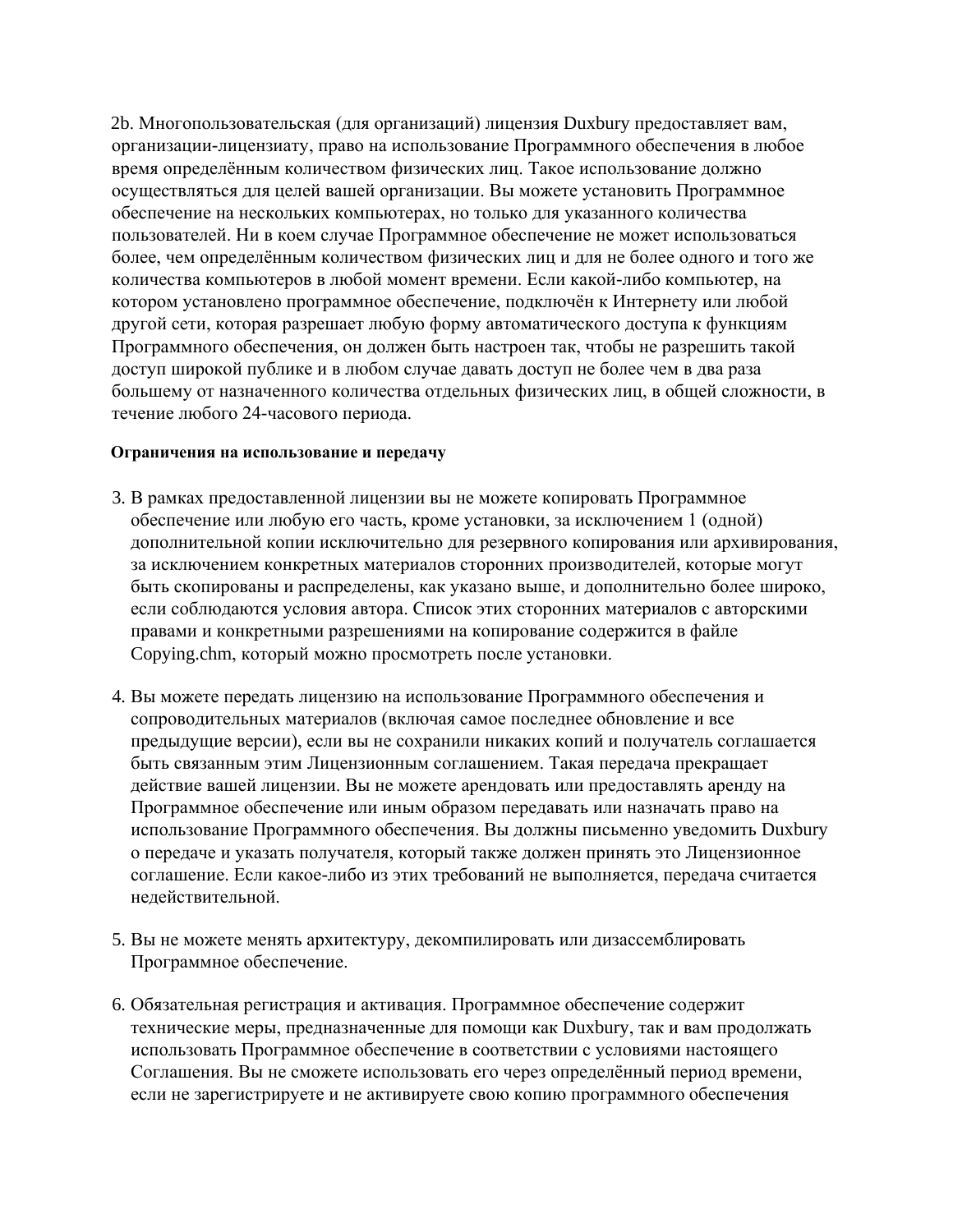способом, описанным во время запуска. Вам также может потребоваться повторная активация программного обеспечения, если вы измените свое компьютерное оборудование или переместите программное обеспечение на другой компьютер. Duxbury и его преемники будут использовать данные регистрации и активации только в ходе обычного взаимодействия с вами напрямую или через дилеров и не будут раскрывать такие данные другим сторонам, за исключением случаев, когда это требуется судами или правоохранительными органами.

- 7. Настоящее Соглашение распространяется на обновления, дополнения или дополнительные компоненты или услуги Программного обеспечения, которые Duxbury может предоставить вам после получения исходной копии Программного обеспечения, если только они не сопровождаются отдельными условиями.
- 8. Чтобы использовать Программное обеспечение, идентифицированное как обновление, вы должны сначала получить лицензию на программное обеспечение, указанное Duxbury, как право на обновление. После установки обновления вы больше не сможете использовать исходное программное обеспечение, которое стало основой для вашего права на обновление, за исключением части обновлённого программного обеспечения.

## Ограниченная гарантия

- 9. Duxbury гарантирует, что Программное обеспечение будет работать в соответствии с сопроводительной документацией в течение 90 дней с даты получения вами Программного обеспечения. Любые подразумеваемые гарантии на Программное обеспечение ограничены 90 днями. В некоторых юрисдикциях не допускаются ограничения продолжительности подразумеваемой гарантии, поэтому вышеуказанное ограничение может не применяться к вам.
- 10. Duxbury отказывается от любых других гарантий, явных или подразумеваемых, включая, но не ограничиваясь, подразумеваемыми гарантиями работоспособности, пригодности для определённой цели и отсутствия нарушений в отношении программного обеспечения и сопроводительных письменных материалов. Эта ограниченная гарантия даёт вам определённые юридические права. У вас могут быть другие, которые варьируются от юрисдикции к юрисдикции.
- 11. Вся ответственность Duxbury и ваше исключительное средство защиты по выбору Duxbury: (а) возврат уплаченной цены или (b) замена Программного обеспечения. Любое программное обеспечение для замены будет гарантировано на оставшуюся часть первоначального гарантийного срока или на 30 дней, в зависимости от того, что больше.
- 12. Настоящая Ограниченная гарантия недействительна, если отказ Программного обеспечения произошёл в результате изменения, несчастного случая, злоупотребления или неправильного применения.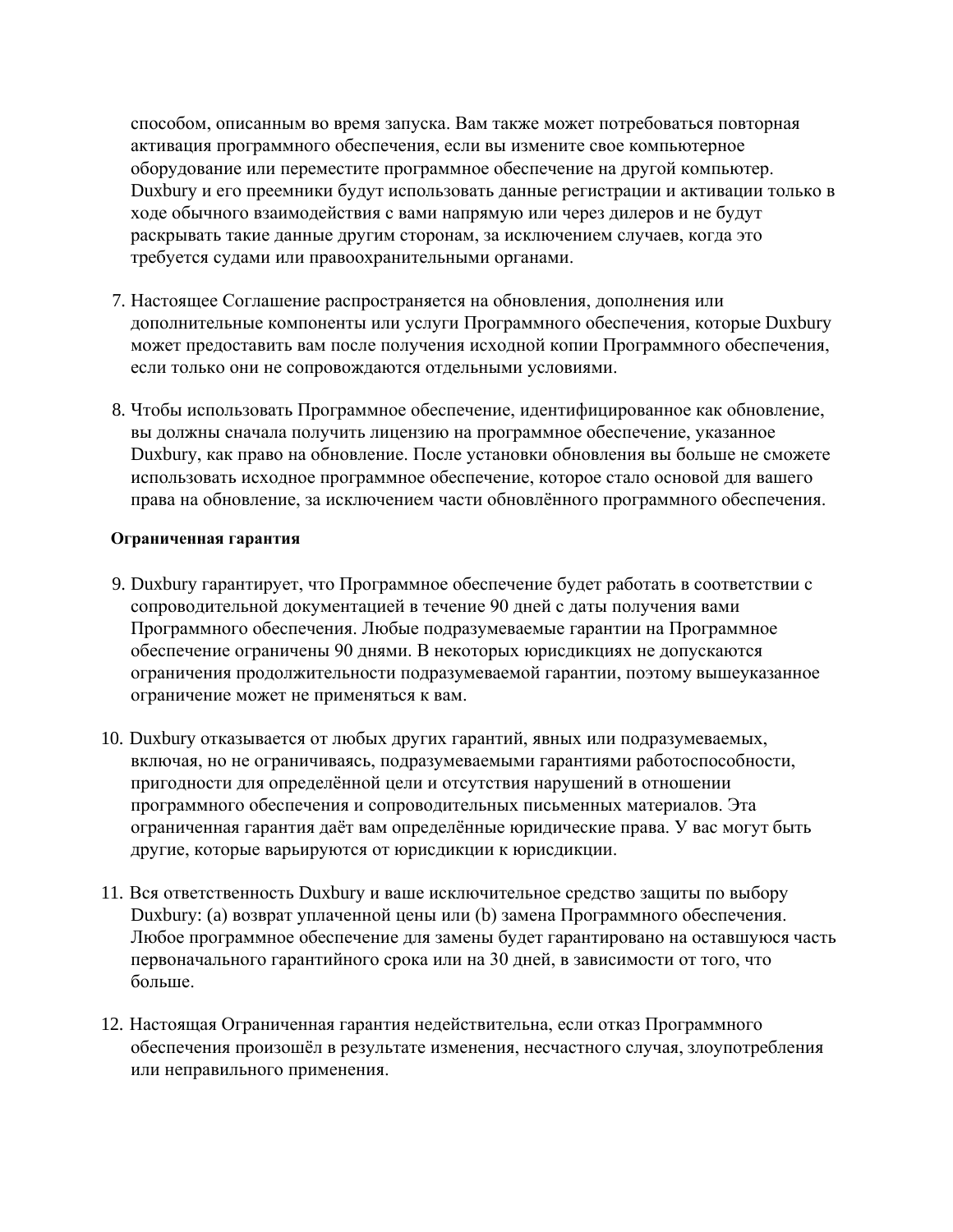- 13. Конвертирование между плоскопечатным шрифтом и шрифтом Брайля не является точной наукой в большинстве случаев, и всё программное обеспечение, вероятно, будет содержать ошибки, несмотря на тщательную подготовку. Поэтому вы понимаете, что вывод полностью автоматического преобразования не может считаться правильным и что вы несёте ответственность за принятие любых мер, таких как корректура квалифицированным персоналом, которые могут быть уместны в данной ситуации для обеспечения необходимого качества продукции. Ни при каких обстоятельствах Duxbury не несёт ответственности за ущерб, включая любую потерю прибыли, потерянные сбережения или другие побочные или косвенные убытки, возникшие в результате использования вами или невозможности использования программного обеспечения. Поскольку в некоторых юрисдикциях не допускается исключение или ограничение ответственности за косвенные или случайные убытки, указанное выше ограничение может не относиться к вам.
- 14. Материалы сторонних производителей включены с дополнительными ограничениями на гарантии и претензиями к оригинальным авторам и вкладчикам, отличным от Duxbury Systems, Inc. Файл Copying.chm, который установлен с Программным обеспечением, объясняет, какое из следующих двух ограничений применяется к каждой части стороннего материала:

ПРОГРАММНОЕ ОБЕСПЕЧЕНИЕ ПРЕДОСТАВЛЯЕТСЯ «КАК ЕСТЬ», БЕЗ КАКИХ-ЛИБО ГАРАНТИЙ, ЯВНЫХ ИЛИ ПОДРАЗУМЕВАЕМЫХ, ВКЛЮЧАЯ, НО НЕ ОГРАНИЧИВАЯСЬ ГАРАНТИЯМИ КОММЕРЧЕСКОЙ ЦЕННОСТИ, ПРИГОДНОСТИ ДЛЯ ОПРЕДЕЛЁННОЙ ЦЕЛИ И НЕПОСЯГАТЕЛЬСТВА. НИ ПРИ КАКИХ ОБСТОЯТЕЛЬСТВАХ АВТОРЫ [ВКЛЮЧАЯ DANIEL VEILLARD] HE НЕСУТ ОТВЕТСТВЕННОСТИ ЗА ЛЮБЫЕ ПРЕТЕНЗИИ, УБЫТКИ ИЛИ ДРУГИЕ ОТВЕТСТВЕННОСТИ, КАК В ДЕЙСТВИИ КОНТРАКТА, ДЕЙСТВИЙ ИЛИ ДРУГИХ, ВОЗНИКАЮЩИХ ОТ, ИЗ ИЛИ В СВЯЗИ С ПРОГРАММНЫМ ОБЕСПЕЧЕНИЕМ ИЛИ ИСПОЛЬЗОВАНИЕМ, ИЛИ ДРУГИМИ ДЕЙСТВИЯМИ С ПРОГРАММНЫМ ОБЕСПЕЧЕНИЕМ.

 $W:$ 

ЭТО ПРОГРАММНОЕ ОБЕСПЕЧЕНИЕ ПРЕДОСТАВЛЯЕТСЯ «КАК ЕСТЬ» И БЕЗ КАКИХ-ЛИБО ЯВНЫХ ИЛИ ПОДРАЗУМЕВАЕМЫХ ГАРАНТИЙ, ВКЛЮЧАЯ, БЕЗ ОГРАНИЧЕНИЙ, ПОДРАЗУМЕВАЕМЫЕ ГАРАНТИИ КОММЕРЧЕСКОЙ ЦЕННОСТИ И ПРИГОДНОСТИ ДЛЯ ОПРЕДЕЛЕННОЙ ЦЕЛИ. АВТОРЫ И УЧАСТНИКИ НЕ ПРИНИМАЮТ ОТВЕТСТВЕННОСТЬ НИ В КАКОМ ВОЗМОЖНОМ ВИДЕ.

# Другие условия

15. Настоящее Соглашение регулируется законами штата Массачусетс, США. Местом разрешения для любых споров, возникающих из этого соглашения, являются суды упомянутого штата Массачусетс.